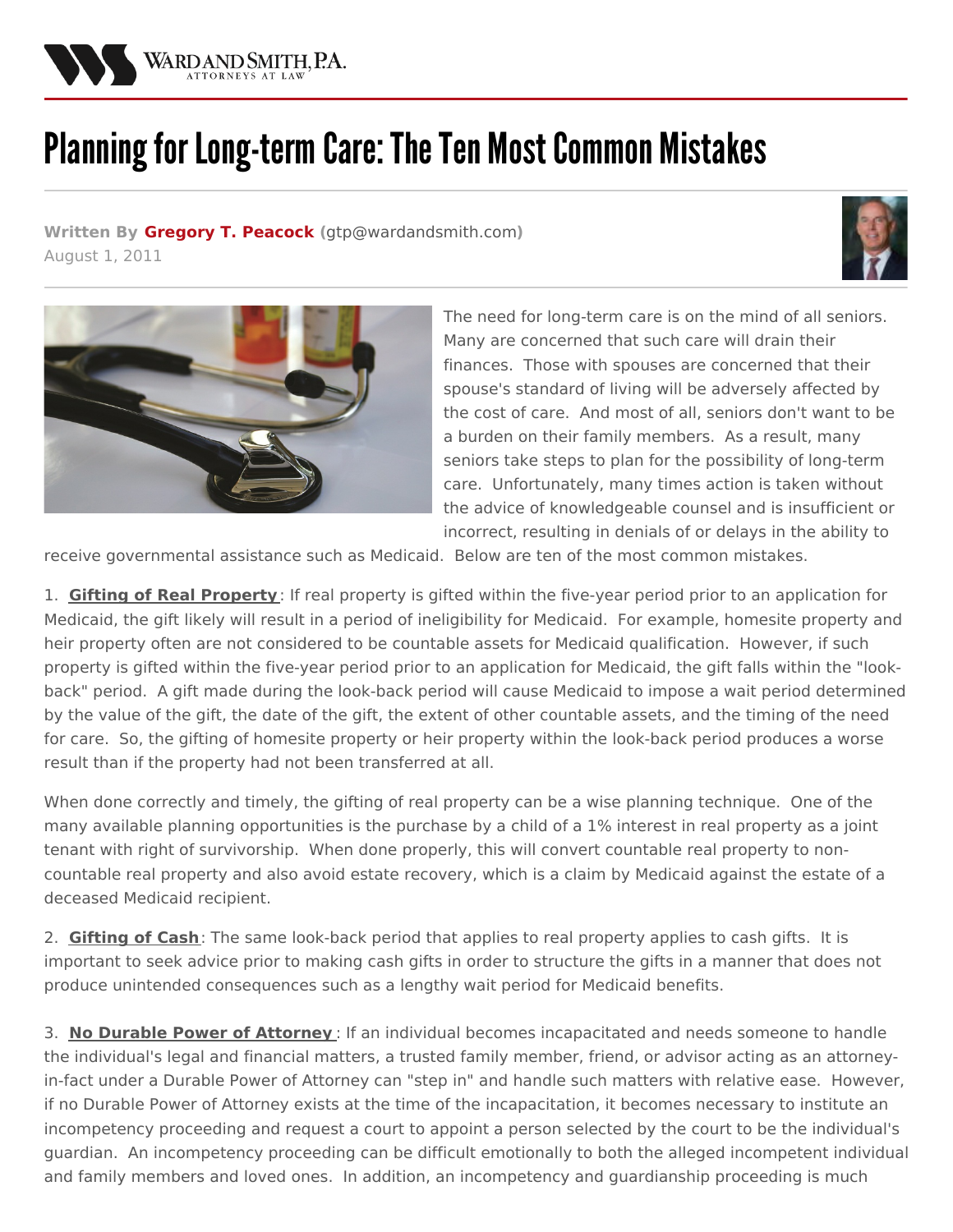more expensive from a legal fee perspective than the preparation of a Durable Power of Attorney.

Further, an attorney-in-fact under a Durable Power of Attorney typically is granted broader powers and is able to take more actions on behalf of the incapacitated individual without court approval than a court-appointed guardian is allowed to take. For example, most attorneys-in-fact are granted the authority to sell real property without court approval. However, a court-appointed guardian must seek court approval and follow a rigid process for court-ordered sales in order to sell real property.

4. **No Gifting Power under a Durable Power of Attorney** : Many planning techniques for long-term care involve the gifting of assets. If an individual is legally competent, the individual may easily make such gifts. However, if an individual is, or becomes, incompetent, then such gifts often are initiated by an attorney-in-fact under a Durable Power of Attorney. But, an attorney-in-fact may make gifts only if broad gifting power is granted to the attorney-in-fact under the terms of the Durable Power of Attorney. If the Durable Power of Attorney does not grant the power to make gifts, or the power to make gifts is limited (for example, a power to gift limited to only the value of the annual exclusion for gift tax purposes), the attorney-in-fact must seek approval from a court prior to making any gifts or gifts in excess of the limitation, as the case may be. When court approval is necessary, the attorney-in-fact may not be able to act timely due to the statutory processes that must be followed. In addition, seeking court approval for gifts will result in additional legal fees that could have been avoided if proper gifting language had been included in the Durable Power of Attorney.

5. **Irrevocable Elections**: Some investments offer certain elections that are irrevocable. For example, some annuities are "annuitized" in order to provide the owner with an income stream. Typically, annuities are annuitized over a certain number of years. An election to annuitize an annuity is irrevocable, which can create a couple of problems. First, if the annuity has been annuitized over a period longer than the individual's actuarial life expectancy, there might be a period of ineligibility for governmental assistance. Second, it may be difficult to gain access to the entire balance of the annuity for planning techniques.

6. **Titling of Bank Accounts** : It is not uncommon for an individual to transfer a bank account to a spouse or add a child's name to an account with the expectation that the funds will become protected. However, when an individual applies for Medicaid, the assets of both the individual and the spouse, if any, are considered. Likewise, all accounts in the individual's name – even if in a joint account with a child – are considered.

7. **Paying Cash for Caregivers and Other Expenses** : Many individuals engage the assistance of in-home caregivers prior to entering a facility for long-term care. Many caregivers want to be paid in cash. When cash has been withdrawn from accounts or when checks are written to "cash" in order to pay caregivers, there are no records to document how the funds were used. This will create a major problem if a Medicaid application is made. Specifically, during a review of a Medicaid application, all financial transactions for the prior fiveyear period are inspected. Any funds that are spent without proper documentation may result in a period of ineligibility. While this situation most commonly occurs with respect to caregivers, any cash transactions that cannot be documented with credible evidence will be treated in the same manner. This includes using cash for daily living needs.

8. **Paying Family Members for Care** : An individual may hire family members to assist with care. In some instances, a family member may quit his or her job in order to provide such care, so there is a need for such family member to be compensated. Any individual who hires a family member to perform care should enter into a properly-drafted Personal Needs Contract in order to document in writing the existence and precise terms of the financial arrangement. If there is no such written Personal Needs Contract, the payment for such care again may result in a period of ineligibility.

9. **Loans without Documentation**: Similar to the discussion above with respect to paying family members